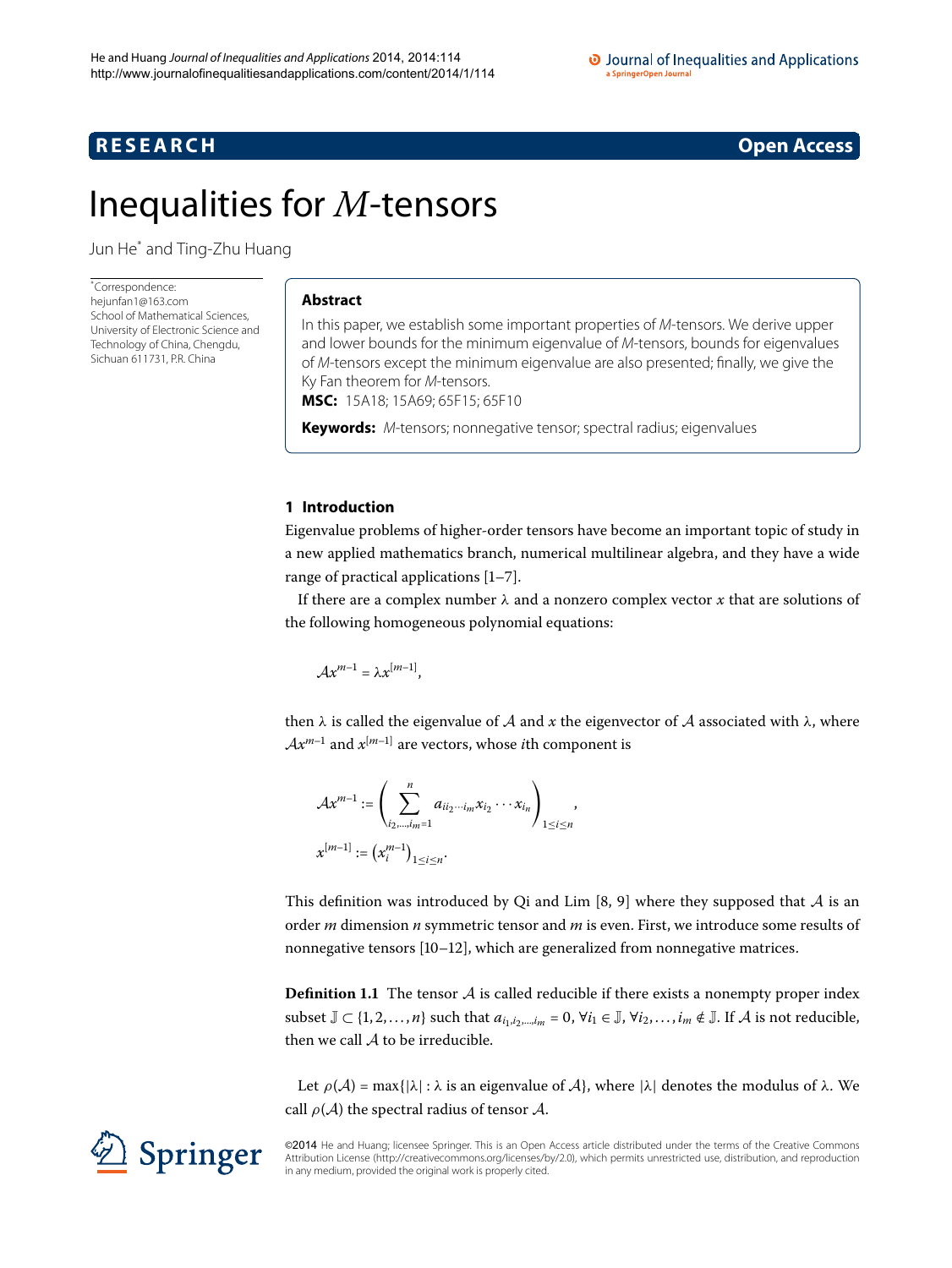**Theorem 1.2** If A is irreducible and nonnegative, then there exists a number  $\rho(\mathcal{A}) > 0$ *and a vector*  $x_0 > 0$  such that  $Ax_0^{m-1} = \rho(A)x_0^{[m-1]}$ . Moreover, if  $\lambda$  is an eigenvalue with a *nonnegative eigenvector, then*  $\lambda = \rho(A)$ . If  $\lambda$  *is an eigenvalue of* A, *then*  $|\lambda| \leq \rho(A)$ .

The authors in  $[13, 14]$  $[13, 14]$  extended the notion of  $M$ -matrices to higher-order tensors and introduced the definition of an *M*-tensor.

**Definition 1.3** Let  $A$  be an *m*-order and *n*-dimensional tensor.  $A$  is called an  $M$ -tensor if there exist a nonnegative tensor  $\beta$  and a real number  $c > \rho(\beta)$ , where  $\beta$  is the spectral radius of  $\beta$ , such that

 $A = cI - B$ .

**Theorem 1.4** Let A be an M-tensor and denote by  $\tau(A)$  the minimal value of the real part *of all eigenvalues of* A. *Then τ* (A)> *is an eigenvalue of* A *with a nonnegative eigenvector*. *Moreover, there exist a nonnegative tensor B and a real number*  $c > \rho(B)$  *such that*  $\mathcal{A} =$ *c*I – B. *If* A *is irreducible*, *then τ* (A) *is the unique eigenvalue with a positive eigenvector*.

In this paper, let  $N = \{1, 2, ..., n\}$ , we define the *i*th row sum of A as  $R_i(A) =$  $\sum_{i_2,\dots,i_m=1}^n a_{ii_2\cdots i_m}$ , and denote the largest and the smallest row sums of  ${\mathcal{A}}$  by

$$
R_{\max}(\mathcal{A}) = \max_{i=1,\dots,n} R_i(\mathcal{A}), \qquad R_{\min}(\mathcal{A}) = \min_{i=1,\dots,n} R_i(\mathcal{A}).
$$

Furthermore, a real tensor of order *m* dimension *n* is called the unit tensor, if its entries are  $\delta_{i_1\cdots i_m}$  for  $i_1,\ldots,i_m \in \mathbb{N}$ , where

$$
\delta_{i_1\cdots i_m} = \begin{cases} 1, & \text{if } i_1 = \cdots = i_m, \\ 0, & \text{otherwise.} \end{cases}
$$

And we define  $\sigma(A)$  as the set of all the eigenvalues of A and

$$
r_i(\mathcal{A}) = \sum_{\delta_{ii_2\cdots i_m}=0} |a_{ii_2\cdots i_m}|, \qquad r_i^j(\mathcal{A}) = \sum_{\delta_{ii_2\cdots i_m}=0, \atop \delta_{ji_2\cdots i_m}=0} |a_{ii_2\cdots i_m}| = r_i(\mathcal{A}) - |a_{ij\cdots j}|.
$$

<span id="page-1-1"></span><span id="page-1-0"></span>In this paper, we continue this research on the eigenvalue problems for tensors. In Section 2, some bounds for the minimum eigenvalue of *M*-tensors are obtained, and proved to be tighter than those in Theorem 1.1 in [15[\]](#page-8-3). In Section 3[,](#page-4-0) some bounds for eigenvalues of *M*-tensors except the minimum eigenvalue are given. Moreover, the Ky Fan theorem for *M*-tensors is presented in Section 4.

#### **2 Bounds for the minimum eigenvalue of** *M***-tensors**

**Theorem .** *Let* A *be an irreducible M-tensor*. *Then*

$$
\tau(\mathcal{A}) \le \min\{a_{i\cdots i}\},\tag{1}
$$

$$
R_{\min}(\mathcal{A}) \le \tau(\mathcal{A}) \le R_{\max}(\mathcal{A}).
$$
\n(2)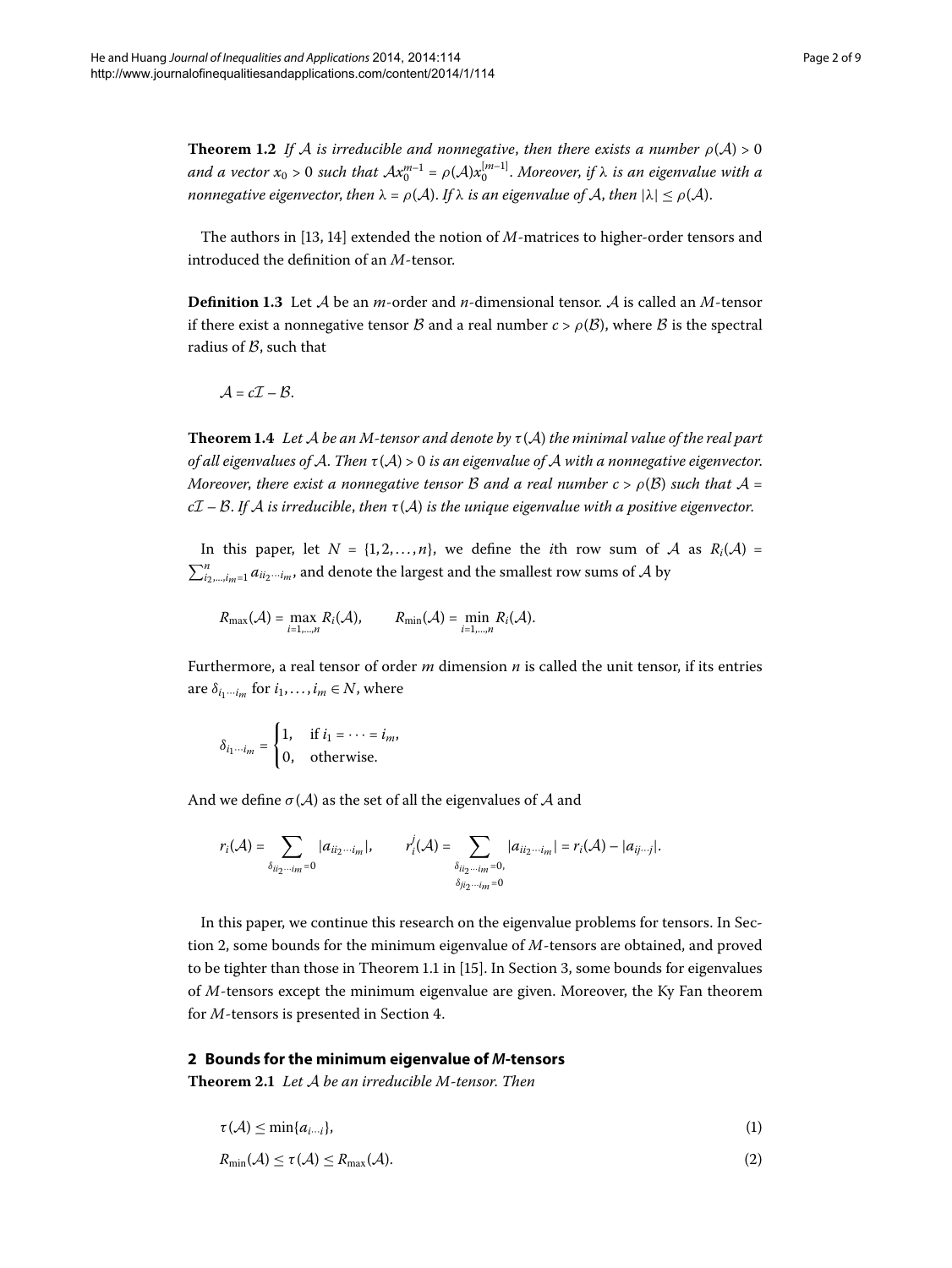*Proof* Let  $x > 0$  be an eigenvector of A corresponding to  $\tau(A)$ , *i.e.*,  $Ax^{m-1} = \tau(A)x^{[m-1]}$ . For each  $i \in N$ , we can get

$$
(a_{i\cdots i}-\tau(\mathcal{A}))x_i^{m-1}=-\sum_{\delta_{ii_2\cdots i_m}=0}a_{ii_2\cdots i_m}x_{i_2}\cdots x_{i_m}\geq 0,
$$

then

$$
\tau(\mathcal{A})\leq \min\{a_{i\cdots i}\}.
$$

Assume that  $x_s$  is the smallest component of  $x$ ,

$$
(a_{s\cdots s}-\tau(\mathcal{A}))x_s^{m-1}=-\sum_{\delta_{si_2\cdots im}=0}a_{si_2\cdots i_m}x_{i_2}\cdots x_{i_m}\geq 0.
$$

That is,

$$
\tau(\mathcal{A}) \leq \sum_{\delta_{s i_2 \cdots i_m} = 0} a_{s i_2 \cdots i_m} + a_{s \cdots s},
$$

so

$$
\tau(\mathcal{A})\leq R_{\max}(\mathcal{A}).
$$

<span id="page-2-0"></span>Similarly, if we assume that  $x_t = \{ \max x_i, i \in N \}$ , then we can get

$$
\tau(\mathcal{A}) \geq \sum_{\delta_{t i_2 \cdots i_m} = 0} a_{t i_2 \cdots i_m} + a_{t \cdots t} \geq R_{\min}(\mathcal{A}).
$$

Thus, we complete the proof.

 $\Box$ 

**Theorem .** *Let* A *be an irreducible M-tensor*. *Then*

$$
\min_{i,j\in N, j\neq i} \frac{1}{2} \{ a_{i\cdots i} + a_{j\cdots j} - r_i^j(\mathcal{A}) - \Delta_{i,j}^{\frac{1}{2}}(\mathcal{A}) \}
$$
\n
$$
\leq \tau(\mathcal{A}) \leq \max_{i,j\in N, j\neq i} \frac{1}{2} \{ a_{i\cdots i} + a_{j\cdots j} - r_i^j(\mathcal{A}) - \Delta_{i,j}^{\frac{1}{2}}(\mathcal{A}) \},\tag{3}
$$

*where*

$$
\Delta_{i,j}(\mathcal{A})=\big(a_{i\cdots i}-a_{j\cdots j}+r_i^j(\mathcal{A})\big)^2-4a_{ij\cdots j}r_j(\mathcal{A}).
$$

*Proof* Because  $\tau(A)$  is an eigenvalue of A, from Theorem 2.1 in [15[\]](#page-8-3), there are  $i, j \in N, j \neq i$ , such that

$$
\left(\left|\tau(\mathcal{A})-a_{i\cdots i}\right| - r_i^j(\mathcal{A})\right)\left|\tau(\mathcal{A})-a_{j\cdots j}\right| \leq |a_{ij\cdots j}|r_j(\mathcal{A}).
$$

From Theorem 2[.](#page-1-1)1, we can get

$$
(a_{i\cdots i}-\tau(\mathcal{A})-r_i^j(\mathcal{A}))(a_{j\cdots j}-\tau(\mathcal{A}))\leq -a_{ij\cdots j}r_j(\mathcal{A}),
$$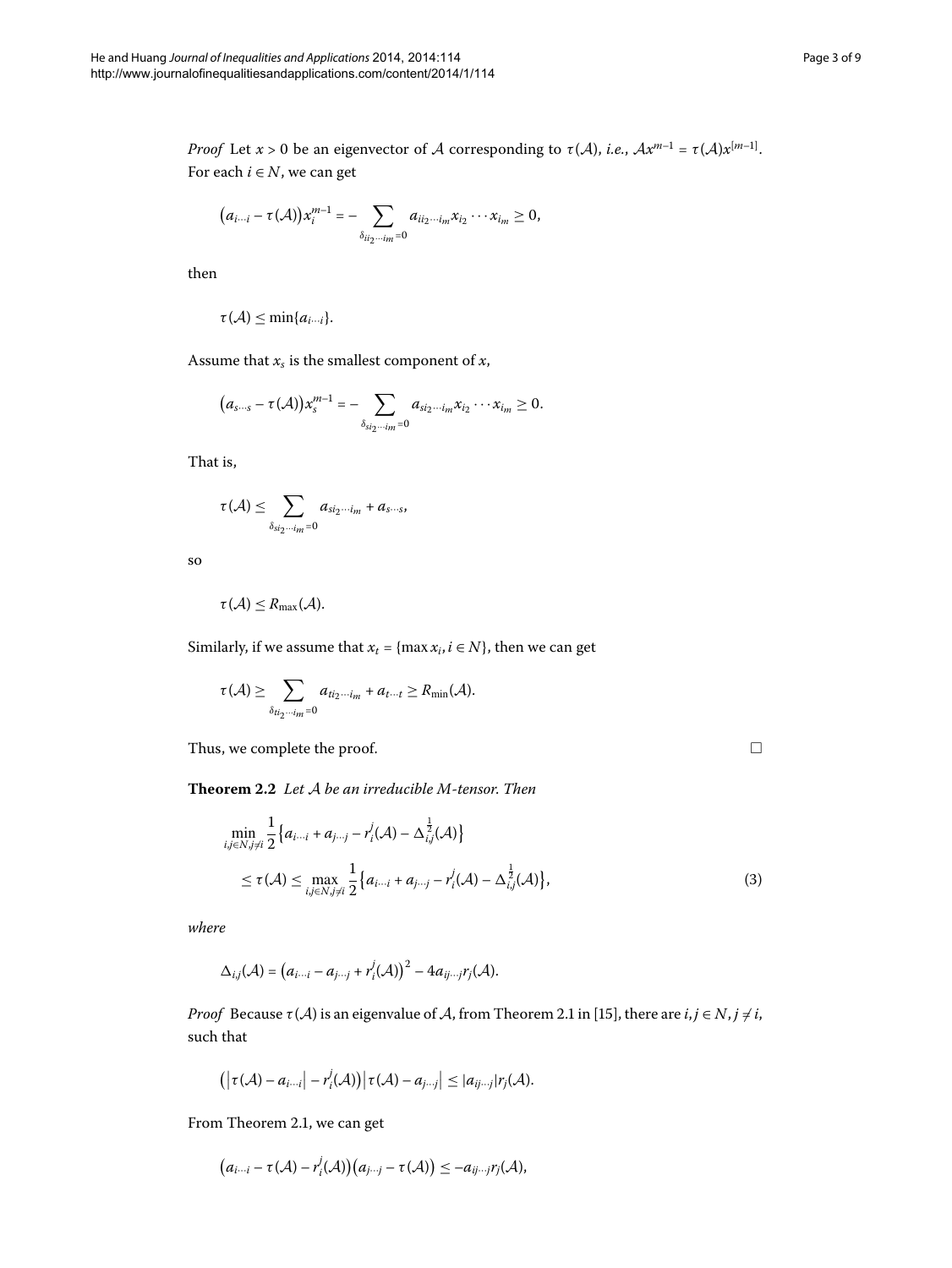equivalently,

$$
\tau(\mathcal{A})^2 - (a_{i\cdots i} + a_{j\cdots j} - r_i^j(\mathcal{A}))\tau(\mathcal{A}) + a_{j\cdots j}(a_{i\cdots i} - r_i^j(\mathcal{A})) + a_{ij\cdots j}r_j(\mathcal{A}) \leq 0.
$$

Then, solving for  $\tau(A)$ ,

<span id="page-3-0"></span>
$$
\tau(\mathcal{A}) \geq \frac{1}{2} \big\{ a_{i \cdots i} + a_{j \cdots j} - r_i^j(\mathcal{A}) - \Delta_{i,j}^{\frac{1}{2}}(\mathcal{A}) \big\} \geq \min_{i,j \in N, j \neq i} \frac{1}{2} \big\{ a_{i \cdots i} + a_{j \cdots j} - r_i^j(\mathcal{A}) - \Delta_{i,j}^{\frac{1}{2}}(\mathcal{A}) \big\}.
$$

Let  $x > 0$  be an eigenvector of A corresponding to  $\tau(A)$ , *i.e.*,  $Ax^{m-1} = \tau(A)x^{[m-1]}$ ,  $x_s$  is the smallest component of *x*. For each *s*,  $t \in N$ ,  $s \neq t$ , we can get

$$
(a_{t\cdots t} - \tau(\mathcal{A}))x_t^{m-1} = -\sum_{\delta_{t i_2 \cdots i_m} = 0} a_{t i_2 \cdots i_m} x_{i_2} \cdots x_{i_m} \ge r_t(\mathcal{A})x_s^{m-1},
$$
(4)  

$$
(a_{s\cdots s} - \tau(\mathcal{A}))x_s^{m-1} = -\sum_{\delta_{t i_2 \cdots i_m} = 0, a_{t i_2 \cdots i_m} x_{i_2} \cdots x_{i_m} - a_{s t \cdots t} x_t^{m-1} \ge r_t^s(\mathcal{A})x_s^{m-1} - a_{s t \cdots t} x_t^{m-1},
$$

$$
(a_{s\cdots s} - \tau(\mathcal{A}) - r_t^s(\mathcal{A}))x_s^{m-1} \ge -a_{s t \cdots t} x_t^{m-1}.
$$
(5)

Multiplying equations  $(4)$  $(4)$  and  $(5)$ , we get

$$
(a_{t\cdots t}-\tau(\mathcal{A}))(a_{s\cdots s}-\tau(\mathcal{A})-r_{t}^{s}(\mathcal{A}))\geq-a_{st\cdots t}r_{t}(\mathcal{A}).
$$

Then, solving for  $\tau(A)$ ,

$$
\tau(\mathcal{A}) \leq \frac{1}{2} \big\{ a_{t \cdots t} + a_{s \cdots s} - r_t^s(\mathcal{A}) - \Delta_{t,s}^{\frac{1}{2}}(\mathcal{A}) \big\} \leq \max_{i,j \in N, j \neq i} \frac{1}{2} \big\{ a_{i \cdots i} + a_{j \cdots j} - r_i^j(\mathcal{A}) - \Delta_{i,j}^{\frac{1}{2}}(\mathcal{A}) \big\}.
$$

Thus, we complete the proof.

We now show that the bounds in Theorem 2[.](#page-2-0)2 are tight and sharper than those in The-orem 1.1 in [15[\]](#page-8-3) by the following example. Consider the *M*-tensor  $A = (a_{ijkl})$  of order 4 dimension 2 with entries defined as follows:

$$
a_{1111} = 3,
$$
  $a_{1222} = -1,$   
 $a_{2111} = -2,$   $a_{2222} = 2,$ 

other  $a_{ijkl} = 0$ . By Theorem 1.1 in [\[](#page-8-3)15], we have

$$
-2 \leq \tau(\mathcal{A}) \leq 4.
$$

By Theorem 2.1, we have

$$
0\leq \tau(\mathcal{A})\leq 2.
$$

By Theorem 2.2, we have

$$
\frac{1}{2}(5-\sqrt{17})\leq \tau(\mathcal{A})\leq \frac{1}{2}(5-\sqrt{5}).
$$

<span id="page-3-1"></span> $\Box$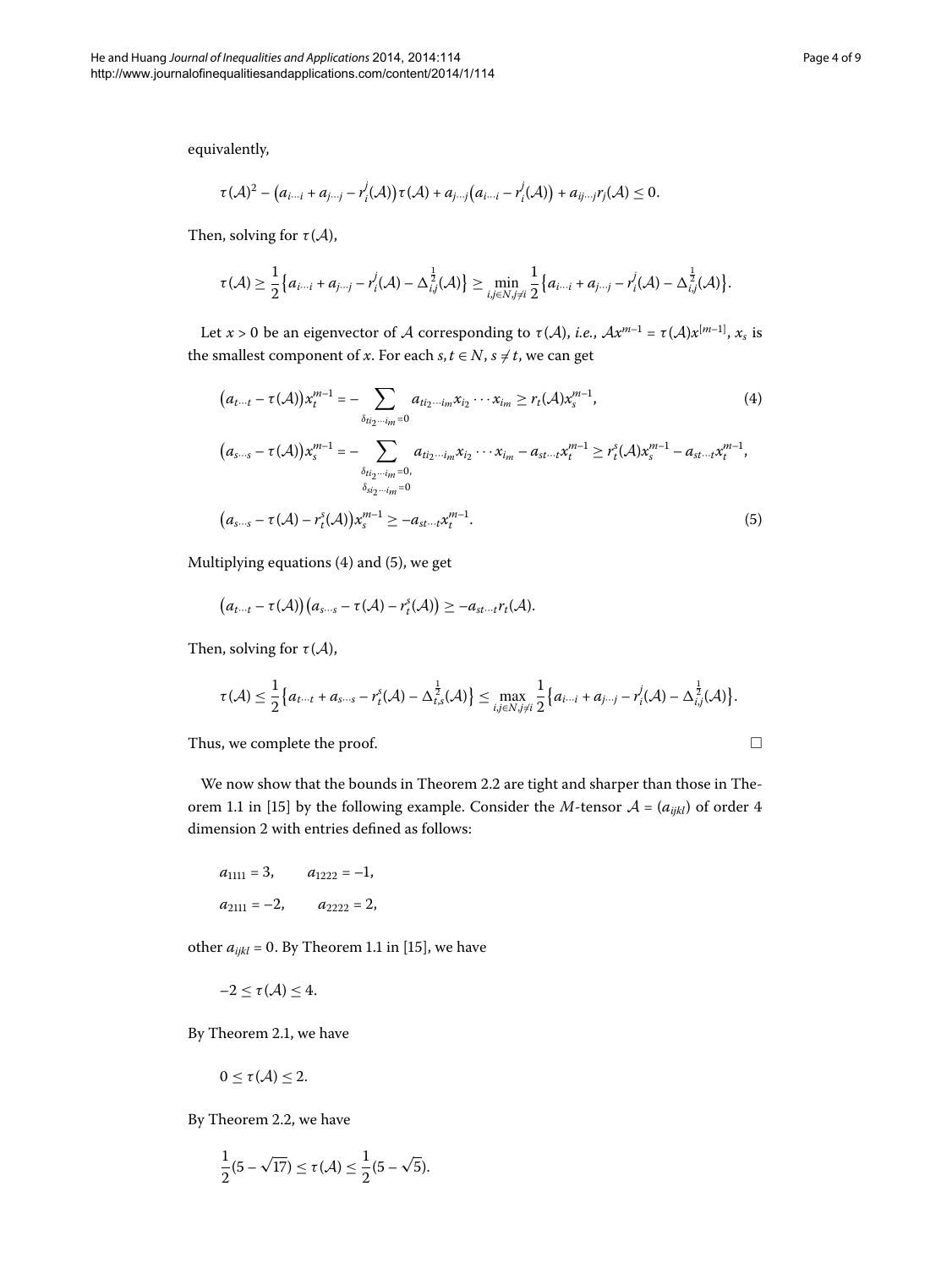<span id="page-4-0"></span>In fact,  $\tau(A) = 1$ [.](#page-2-0) Hence, the bounds in Theorem 2.2 are tight and sharper than those in Theorem 1.1 in  $[15]$ .

#### **3 Bounds for eigenvalues of** *M***-tensors except the minimum eigenvalue**

In this section, we introduce the stochastic *M*-tensor, which is a generalization of the nonnegative stochastic tensor.

<span id="page-4-1"></span>**Definition 3.1** An  $M$ -tensor  $A$  of order  $m$  dimension  $n$  is called stochastic provided

$$
R_i(\mathcal{A}) = \sum_{i_2,...,i_m=1}^n a_{ii_2...i_m} \equiv 1, \quad i = 1,...,n.
$$

Obviously, when  $A$  is a stochastic  $M$ -tensor, 1 is the minimum eigenvalue of  $A$  and  $e$  is an eigenvector corresponding to 1, where *e* is an all-ones vector.

**Theorem .** *Let* A *be an order m dimension n irreducible M-tensor*. *Then there exists a diagonal matrix D with positive main diagonal entries such that*

$$
\tau(\mathcal{A})\cdot\mathcal{B}=\mathcal{A}\cdot D^{(1-m)}\cdot\overbrace{D\cdot\ldots\cdot D}^{m-1},
$$

*where B is a stochastic irreducible M-tensor*. *Furthermore*, *B is unique*, *and the diagonal entries of D are exactly the components of the unique positive eigenvector corresponding to τ* (A).

*Proof* Let *x* be the unique positive eigenvector corresponding to  $\tau(A)$ , *i.e.*,

$$
\mathcal{A}x^{m-1}=\tau(\mathcal{A})x^{[m-1]}.
$$

Let *D* be the diagonal matrix such that its diagonal entries are components of  $x$ , let us check the tensor  $C = A \cdot D^{(1-m)} \cdot D \cdot \ldots \cdot D$ . It is clear that for  $i = 1, 2, \ldots, n$ ,

<span id="page-4-2"></span>
$$
\sum_{i_2,\dots,i_m=1}^n C_{ii_2\cdots i_m} = (Ce^{m-1})_i = (A \cdot D^{(1-m)} \cdot \overbrace{D \cdot \ldots \cdot D}^{m-1} e^{m-1})_i = \tau(A).
$$

Hence  $B = C/\tau(A)$  is the desired stochastic *M*-tensor. Since the positive eigenvector is unique, then *B* is unique, and the diagonal entries of *D* are exactly the components of the unique positive eigenvector corresponding to  $\tau(A)$ .

**Theorem 3.3** Let A be an order m dimension n stochastic irreducible nonnegative tensor,  $\omega$  = min  $a_{i\cdots i}$ ,  $\lambda \in \sigma(\mathcal{A})$ . *Then* 

$$
|\lambda - \omega| \leq 1 - \omega.
$$

*Proof* Let  $\lambda$  be an eigenvalue of the stochastic irreducible nonnegative tensor  $\mathcal{A}$ ,  $\alpha$  is the eigenvector corresponding to *λ*, *i.e.*,

$$
\mathcal{A}x^{m-1}=\lambda x^{[m-1]}.
$$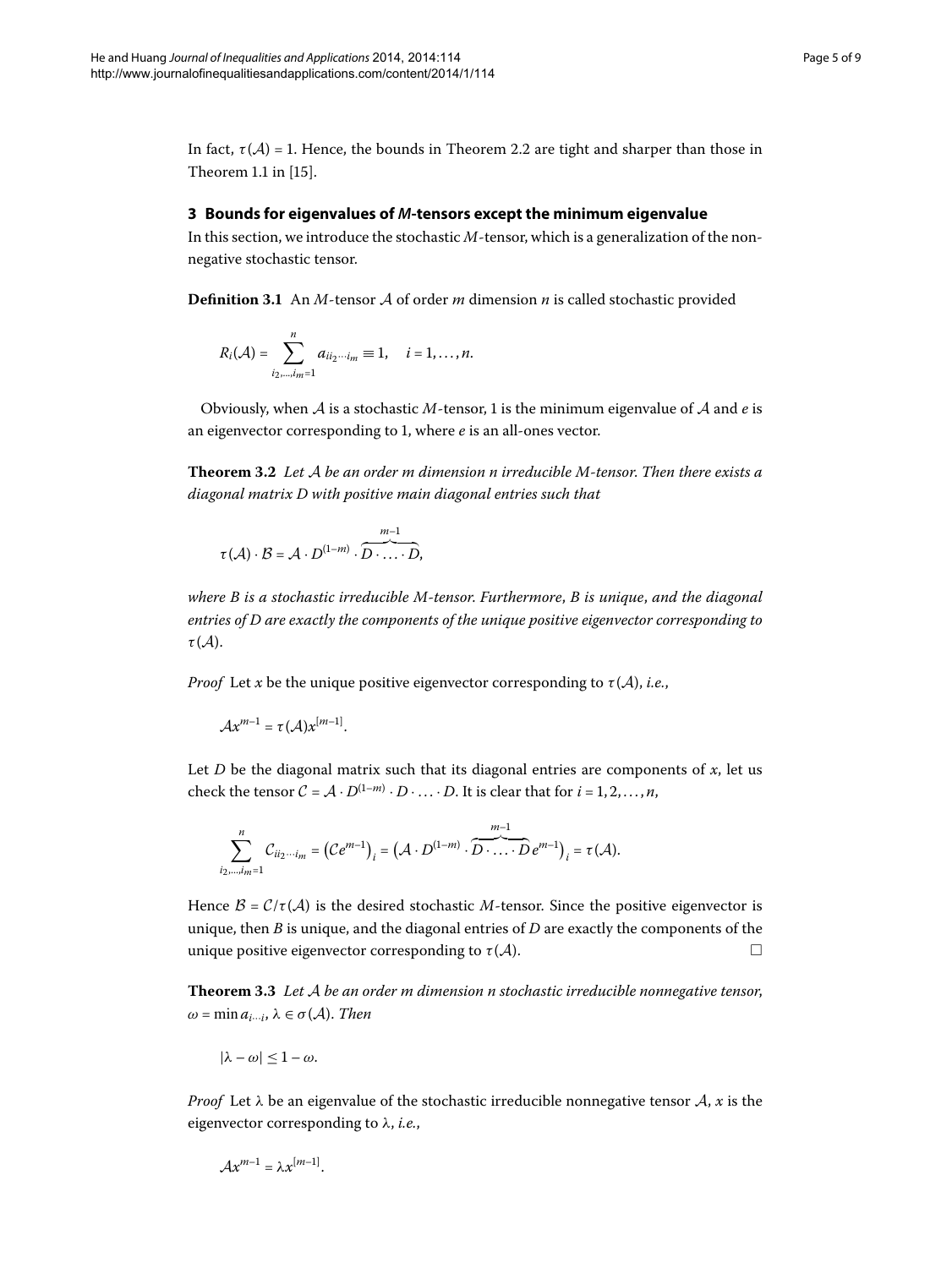Assume that  $0 < |x_s| = \max_i |x_i|$ , then we can get

$$
(\lambda - a_{s\cdots s})x_s^{m-1} = \sum_{\delta_{s i_2 \cdots i_m} = 0} a_{s i_2 \cdots i_m} x_{i_2} \cdots x_{i_m}.
$$

Then

$$
|\lambda - a_{s\cdots s}| \leq \sum_{\delta_{s} i_2 \cdots i_m = 0} a_{s i_2 \cdots i_m} = r_s(\mathcal{A}) = 1 - a_{s \cdots s},
$$

and therefore,

$$
|\lambda - \omega| \leq |\lambda - a_{s\cdots s} + a_{s\cdots s} - \omega|
$$
  
\n
$$
\leq |\lambda - a_{s\cdots s}| + |a_{s\cdots s} - \omega|
$$
  
\n
$$
\leq (1 - a_{s\cdots s}) + (a_{s\cdots s} - \omega)
$$
  
\n
$$
= 1 - \omega.
$$
 (6)

Thus, we complete the proof.

 $\Box$ 

**Theorem 3.4** Let A be an order m dimension n irreducible M-tensor,  $\Omega$  = max  $a_{i\cdots i}$ ,  $\lambda \in$ *σ*(A). *Then*

$$
|\Omega - \lambda| \leq \Omega - \tau(\mathcal{A}).
$$

*Proof* From Theorem 3.2, we may evidently take  $\tau(A) = 1$ , and after performing a similarity transformation with a positive diagonal matrix, we may assume that  $A$  is stochastic. Then, for  $\theta \in (0, 1)$ , the matrix  $\mathcal{A}(\theta) = (1 + \theta)\mathcal{I} - \theta\mathcal{A}$  is irreducible nonnegative stochastic, by Theorem 3.3, if  $\lambda(\theta) \in \sigma(\mathcal{A}(\theta))$ ,  $\omega(\theta) = \min a_{i \cdots i}(\theta)$ , we can get

$$
|\lambda(\theta) - \omega(\theta)| \leq 1 - \omega(\theta).
$$

That is,

$$
\left|1+\theta-\theta\lambda-(1+\theta-\theta\max a_{i\cdots i})\right|\leq 1-(1+\theta-\theta\max a_{i\cdots i}).
$$

Then

$$
|\Omega-\lambda|\leq \Omega-1.
$$

Transforming back to A, we get

$$
|\Omega-\lambda|\leq \Omega-\tau(\mathcal{A}).
$$

Thus, we complete the proof.  $\Box$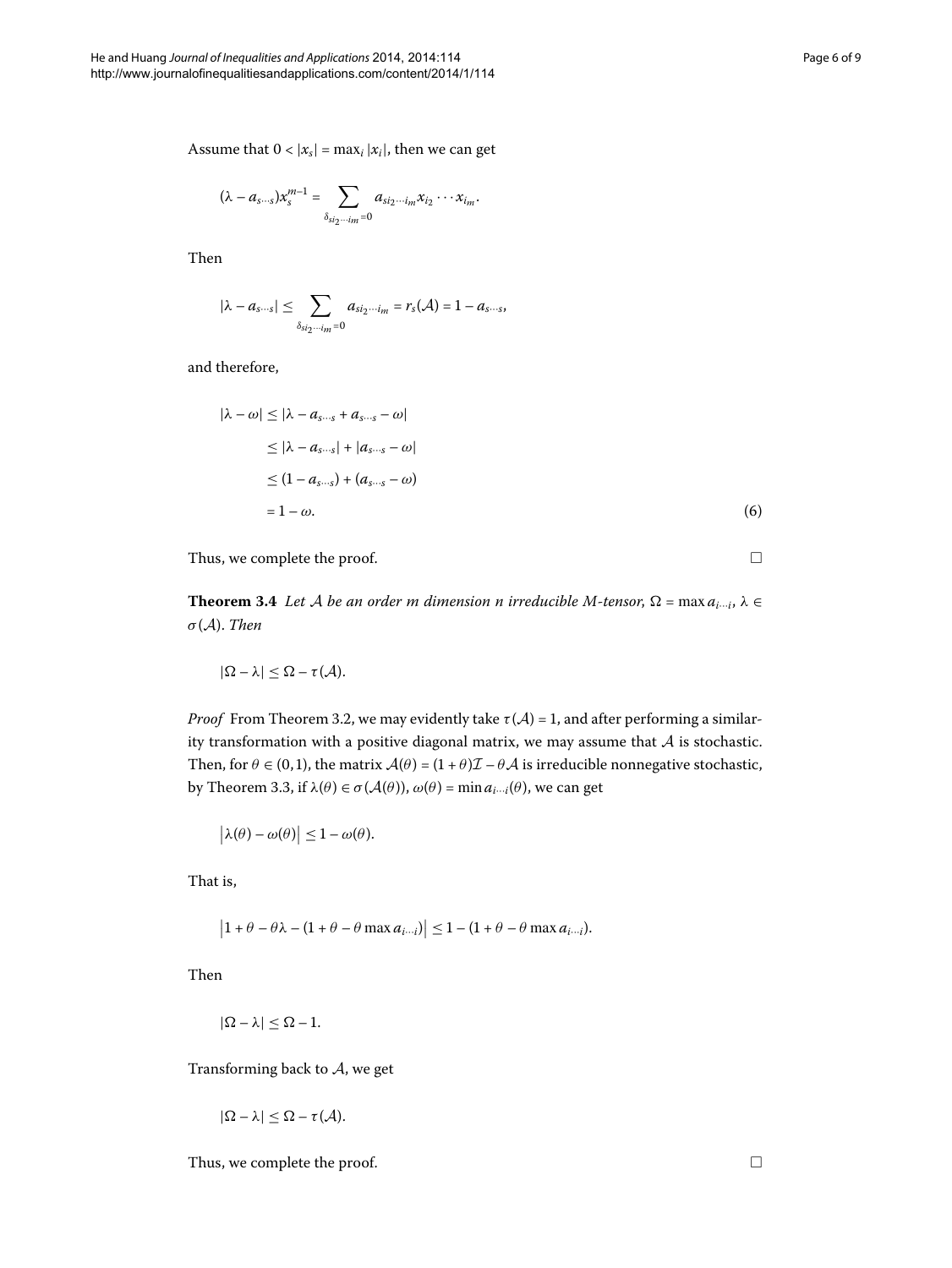#### <span id="page-6-0"></span>**4 Ky Fan theorem for** *M***-tensors**

In this section we give the Ky Fan theorem for *M*-tensors. Denote by Z the set of *m*-order and *n*-dimensional real tensors whose off-diagonal entries are nonpositive.

**Theorem 4.1** Let  $A, B \in \mathbb{Z}$ , assume that A is an M-tensor and  $B \geq A$ . Then B is an M*tensor*, *and*

 $\tau(\mathcal{A}) < \tau(\mathcal{B}).$ 

*Proof* If  $x > 0$ , from assume that A is an M-tensor and condition (D4) in [\[](#page-8-2)14], we know

 $Ax^{m-1} > 0.$ 

Because  $B \geq A$ , we can get

$$
\mathcal{B}x^{m-1}\geq \mathcal{A}x^{m-1}>0,
$$

then  $B$  is an  $M$ -tensor.

Let  $a = \max_{1 \le i \le n} \mathcal{B}_{i \cdots i}$ , from Theorem 3.1 and Corollary 3.2 in [13[\]](#page-8-1), assume that

$$
\mathcal{B} = a\mathcal{I} - \mathcal{C}_{\mathcal{B}}, \qquad \mathcal{A} = a\mathcal{I} - \mathcal{C}_{\mathcal{A}},
$$

where  $C_A$ ,  $C_B$  are nonnegative tensors. Because  $A, B \in \mathbb{Z}$  and  $B \geq A$ , then we can get

 $C_A \geq C_B$ .

From Lemma 3.5 in  $[12]$ , we can get

$$
\rho(C_{\mathcal{A}}) \geq \rho(C_{\mathcal{B}}).
$$

Therefore,

$$
\tau(\mathcal{A})\leq \tau(\mathcal{B}).
$$

Thus, we complete the proof.

**Theorem 4.2** Let A, B be of order m dimension n, suppose that B is an M-tensor and  $|b_{i_1\cdots i_m}| \geq |a_{i_1\cdots i_m}|$  *for all*  $i_1 \neq \cdots \neq i_m$ . *Then, for any eigenvalue*  $\lambda$  *of*  $A$ *, there exists*  $i \in 1, \ldots, n$ *such that*  $|\lambda - a_{i \cdots i}| \leq b_{i \cdots i} - \tau(\mathcal{B})$ .

*Proof* We first suppose that B is an M-tensor,  $\tau(\mathcal{B})$  is an eigenvalue of B with a positive corresponding eigenvector *v*. Denote

$$
W = \text{diag}(\nu_1, \ldots, \nu_n),
$$

 $\Box$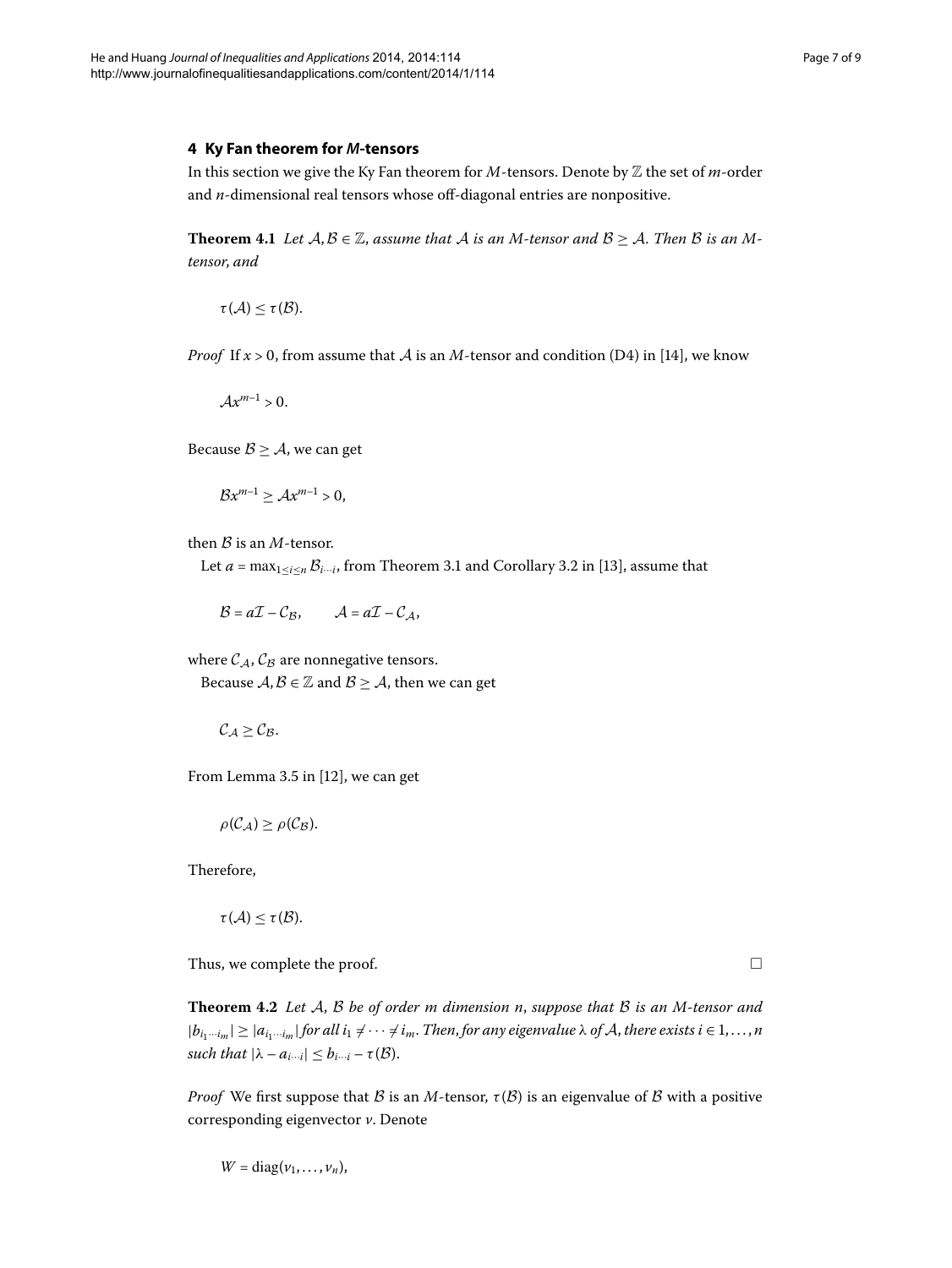where  $v_i$  is the *i*th component of  $v$ . Let

$$
C = \mathcal{A} \cdot W^{1-m} \overbrace{W \cdot \ldots \cdot W}^{[m-1]}
$$

and let  $\lambda$  be an eigenvalue of  $\lambda$  with  $x$ , a corresponding eigenvector, *i.e.*,  $Ax^{m-1} = \lambda x^{[m-1]}$ . Then, as in the proof of Theorem  $4.1$  in  $[12]$  $[12]$ , we have

$$
\mathcal{C}\big(W^{-1}x\big)^{m-1}=\lambda\big(W^{-1}x\big)^{m-1}.
$$

By the definition of C, we have  $c_{i\cdots i} = a_{i\cdots i}$ ,  $i = 1, \ldots, n$ . Applying the first conclusion of Theorem 6 of  $[8]$  $[8]$ , we can get

$$
|\lambda - c_{i\cdots i}| \leq \sum_{\delta_{ii_2\cdots i_m} = 0} |c_{ii_2\cdots i_m}|
$$
  
\n
$$
= v_i^{1-m} \sum |a_{ii_2\cdots i_m}|v_{i_2}\cdots v_{i_m}
$$
  
\n
$$
\leq v_i^{1-m} \sum |b_{ii_2\cdots i_m}|v_{i_2}\cdots v_{i_m}
$$
  
\n
$$
= v_i^{1-m} \left(b_{i\cdots i}v^{m-1} - \sum_{i_1,\ldots,i_m=1} b_{ii_2\cdots i_m}v_{i_2}\cdots v_{i_m}\right)
$$
  
\n
$$
= b_{i\cdots i} - \tau(B).
$$
 (7)

Thus, we complete the proof.

#### **Competing interests**

The authors declare that they have no competing interests.

#### **Authors' contributions**

<span id="page-7-0"></span>All authors contributed equally to this work. All authors read and approved the final manuscript.

#### **Acknowledgements**

This research is supported by NSFC (61170311), Chinese Universities Specialized Research Fund for the Doctoral Program (20110185110020), Sichuan Province Sci. & Tech. Research Project (12ZC1802). The first author is supported by the Fundamental Research Funds for Central Universities.

#### Received: 3 January 2014 Accepted: 27 February 2014 Published: 13 Mar 2014

#### <span id="page-7-2"></span><span id="page-7-1"></span>**References**

- 1. Chang, KC, Pearson, K, Zhang, T: On eigenvalue problems of real symmetric tensors. J. Math. Anal. Appl. 350, 416-422 (2009)
- <span id="page-7-3"></span>2. Chang, KC, Qi, L, Zhou, G: Singular values of a real rectangular tensor. J. Math. Anal. Appl. 37, 284-294 (2010)
- 3. Chang, KC, Pearson, K, Zhang, T: Primitivity, the convergence of the NZQ method, and the largest eigenvalue for nonnegative tensors. SIAM J. Matrix Anal. Appl. 32, 806-819 (2011)
- <span id="page-7-4"></span>4. Qi, L: Eigenvalues and invariants of tensor. J. Math. Anal. Appl. 325, 1363-1377 (2007)
- 5. Qi, L: Symmetric nonnegative tensors and copositive tensors. Linear Algebra Appl. 439, 228-238 (2013)
- 6. Liu, Y, Zhou, G, Ibrahim, NF: An always convergent algorithm for the largest eigenvalue of an irreducible nonnegative tensor. J. Comput. Appl. Math. 235, 286-292 (2010)
- 7. Ng, M, Qi, L Zhou, G: Finding the largest eigenvalue of a non-negative tensor. SIAM J. Matrix Anal. Appl. 31, 1090-1099 (2009)
- 8. Qi, L: Eigenvalues of a real supersymmetric tensor. J. Symb. Comput. 40, 1302-1324 (2005)
- 9. Lim, LH: Singular values and eigenvalues of tensors: a variational approach. In: Proceedings of the IEEE International Workshop on Computational Advances in Multi-Sensor Adaptive Processing, CAMSAP 05, pp. 129-132 (2005)
- 10. Chang, KC, Zhang, T, Pearson, K: Perron-Frobenius theorem for nonnegative tensors. Commun. Math. Sci. 6, 507-520 (2008)
- 11. Yang, Y, Yang, Q: Further results for Perron-Frobenius theorem for nonnegative tensors. SIAM J. Matrix Anal. Appl. 31, 2517-2530 (2010)

 $\Box$